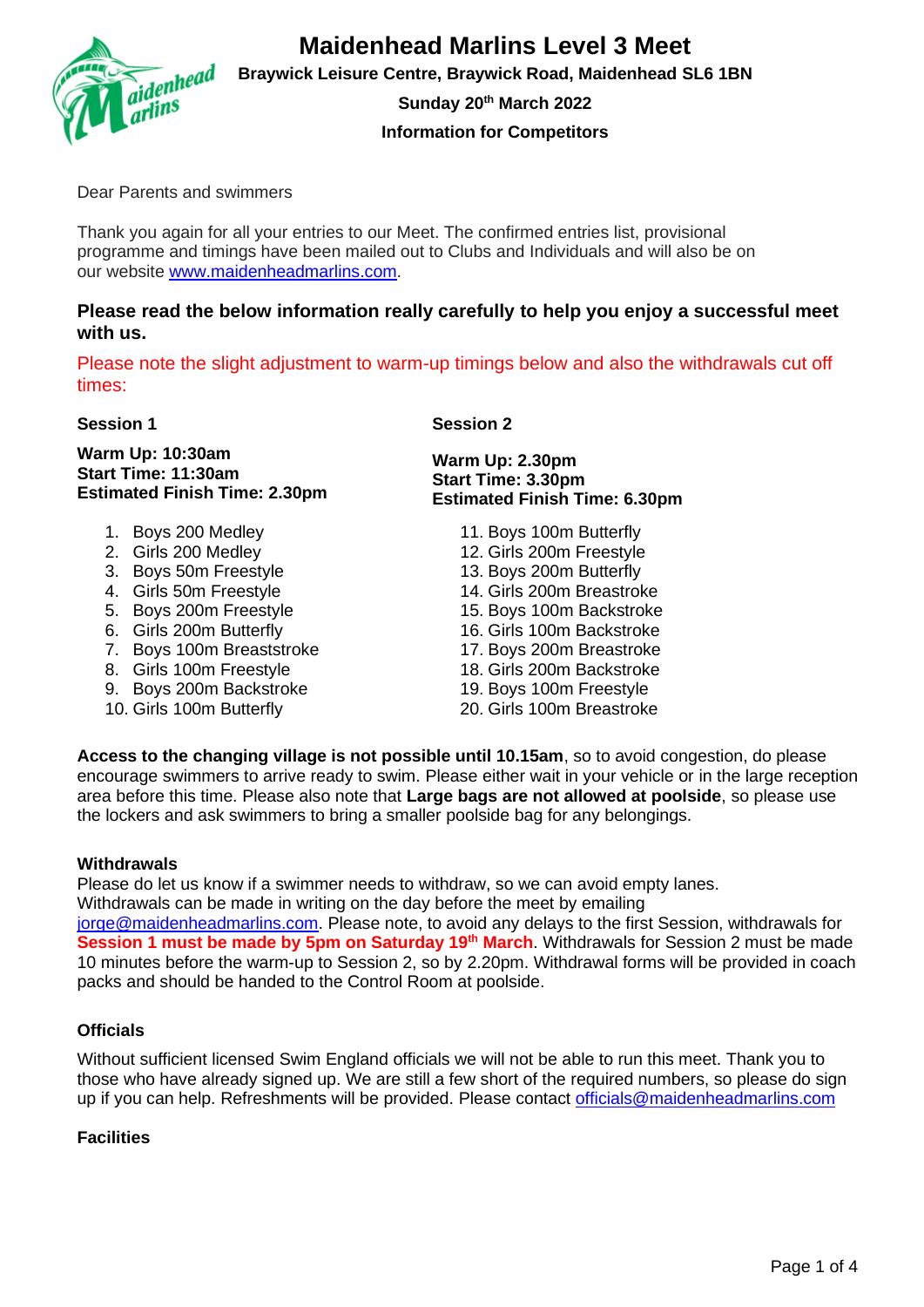

**Braywick Leisure Centre, Braywick Road, Maidenhead SL6 1BN**

**Sunday 20th March 2022**

#### **Information for Competitors**

This gala will take place at **The Braywick Leisure Centre, Braywick Road, Maidenhead SL6 1BN** ("Braywick") which is on the A308 Braywick Road, less than a mile from the M4 Junction 8/9 and offers a ten lane 25m pool with anti wave lane ropes and automated officiating equipment.

We are delighted to say that parking is FREE on Sundays at Braywick. The Leisure Centre is adjacent to the Braywick Park which has some nice trails to explore if the weather is nice.

## **Warm Up**

The pool will be available for warm up at the start of each session, with each club being allocated two lanes each.

Swimmers should swim in the direction indicated by the lane direction cards during warm up. Warm up marshals will be appointed, but coaches must supervise their swimmers during this period so as not to endanger themselves or others whilst in the water. Diving is not permitted during warm up except in designated sprint lanes as advised by the warm up marshals.

#### **Pool side**

Parents are not permitted in the changing rooms or on poolside. Only competing swimmers, officials, Maidenhead Marlins volunteers and those adults with a poolside pass will be allowed access to the changing rooms or onto poolside.

We would request swimmers put their big bags in lockers please - there are plenty of these - they will need a padlock.

We will allocate a seating area for each club at poolside. Upstairs seating in the spectator area is reserved for Maidenhead Marlins swimmers only.

Race marshalling will begin by the shoe removal area in the Changing Rooms, lining the corridor to the gate at poolside.

If you need first aid assistance please notify a lifeguard.

#### **Warm up/Warm down pool**

The 20m teaching pool will be available throughout each session, from the

end of the scheduled warm up until the end of that session.

Swimmers are expected to use this facility appropriately and responsibly and to not

stay in for longer than necessary. There should be NO diving in this pool.

If it gets too busy numbers will need to be limited. Any swimmer not using this pool properly will be asked to get out. Repeat offenders may risk their entire club not being allowed to use the pool.

### **Spectating**

Since spectator seating is somewhat limited at Braywick, we are delighted that the meet will be **Live Streamed** and available for parents, friends and family to watch from the comfort of their own home. The link to the Live Stream will be under the Open Meets tab at [www.maidenheadmarlins.com.](http://www.maidenheadmarlins.com/)

Session 1: [https://youtu.be/9qjX9Cq-y4I](https://eur01.safelinks.protection.outlook.com/?url=https%3A%2F%2Fyoutu.be%2F9qjX9Cq-y4I&data=04%7C01%7Cdiana.kennedy%40bupa.com%7Cc27ef58a55ae42fcc84c08da066232a1%7C02af5f5edd71405680903e7b436a65db%7C0%7C0%7C637829316081065776%7CUnknown%7CTWFpbGZsb3d8eyJWIjoiMC4wLjAwMDAiLCJQIjoiV2luMzIiLCJBTiI6Ik1haWwiLCJXVCI6Mn0%3D%7C3000&sdata=tQpCr7pgMPztTGJHBp5cVg%2BPbJUaorPb7Y3t8R0T600%3D&reserved=0)

Session 2: [https://youtu.be/-eh7Z\\_kBsBk](https://eur01.safelinks.protection.outlook.com/?url=https%3A%2F%2Fyoutu.be%2F-eh7Z_kBsBk&data=04%7C01%7Cdiana.kennedy%40bupa.com%7Cc27ef58a55ae42fcc84c08da066232a1%7C02af5f5edd71405680903e7b436a65db%7C0%7C0%7C637829316081065776%7CUnknown%7CTWFpbGZsb3d8eyJWIjoiMC4wLjAwMDAiLCJQIjoiV2luMzIiLCJBTiI6Ik1haWwiLCJXVCI6Mn0%3D%7C3000&sdata=AM9vWik93PBvjW04m3hwrg%2F9Uc9NvFCT%2BIsGE23anMk%3D&reserved=0)

The live stream will also be shown on the TV screen outside the café in the centre. It is also possible to view the poolside with a good view of the scoreboard from outside along the long window, if the weather is warm and dry (standing only).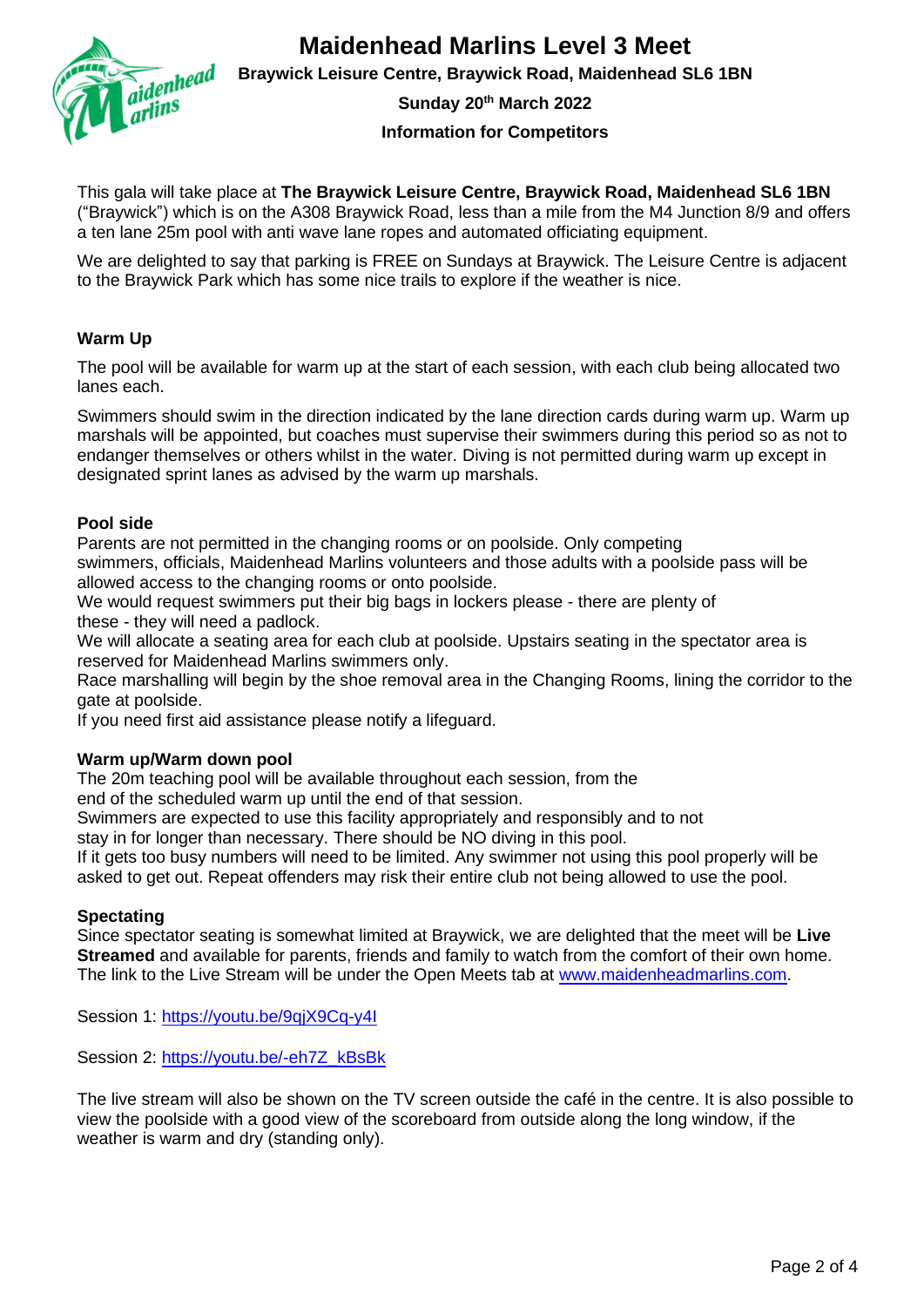

**Braywick Leisure Centre, Braywick Road, Maidenhead SL6 1BN**

**Sunday 20th March 2022**

**Information for Competitors**

The spectator's gallery can be accessed through the double doors upstairs in the gallery area. This will be clearly signposted. There is a strict number limit of around 150. This is to comply with fire regulations for the venue. Hence, we may need to restrict entrance to the gallery when it is full. So do please take advantage of the **Live Stream**, and share lifts with other swimmers if you can.

Entry to the gallery will be **£5 per session** to help cover the large cost of hiring the pool for the day. It is required that spectators use the seating and don't stand at the back (this is a fire regulations requirement). Please note that the seating is stone benches, and so bringing a cushion with you is highly recommended! Swimmers should not enter the spectator area unless dry, clothed and wearing shoes.

Anyone wishing to use a camera, mobile phone camera, or video camera, should adhere to the Swim England guidelines on the use of images and restrict to their own child and their own private use with no posting on social media or similar platforms. Flash photography is not permitted at the start of any heat.

### **Results and MeetMobile**

The programme, live start lists and results will all be on the HyTek Meet Mobile app. The app can be downloaded from both Apple and Google app stores. Search for 'Maidenhead' and you should find the meet. Results files will also be published to the website as soon as possible after the finish of each event.

#### **Refreshments**

There is a great cafe at the centre. This serves a range of cold breakfast foods plus hot and cold lunch and snack options. There is a good array of protein and fruit shakes, in addition to standard hot and cold drinks. There is also an Esso garage just along the road from the Centre which has a Greggs and Starbucks.

# **Changing Rooms**

The changing rooms are unisex and will be patrolled during the Meet to ensure the safety of all the swimmers. It should also be noted that Braywick has security cameras in operation in this area.

Possessions and articles must not be left unattended as neither the Promoters nor Braywick will accept any liability for any loss or damage that may occur during the meet.

Swimmers must wear suitable clothing and footwear on poolside. No wet clothing is allowed in the spectator seating area.

Clubs should be aware that the recommended ratio of adults to swimmers on poolside is 1:10.

### **Health and Safety**

All paticipants must observe the safety precautions in operation at Braywick.

Swimmers and coaches must ensure that they take no action that could potentially endanger themselves or others. Supervision and behaviour of the swimmers is the responsibility of their swimming clubs at all times. Prior to leaving the pool area, swimmers must dry off and put on appropriate clothing and footwear.